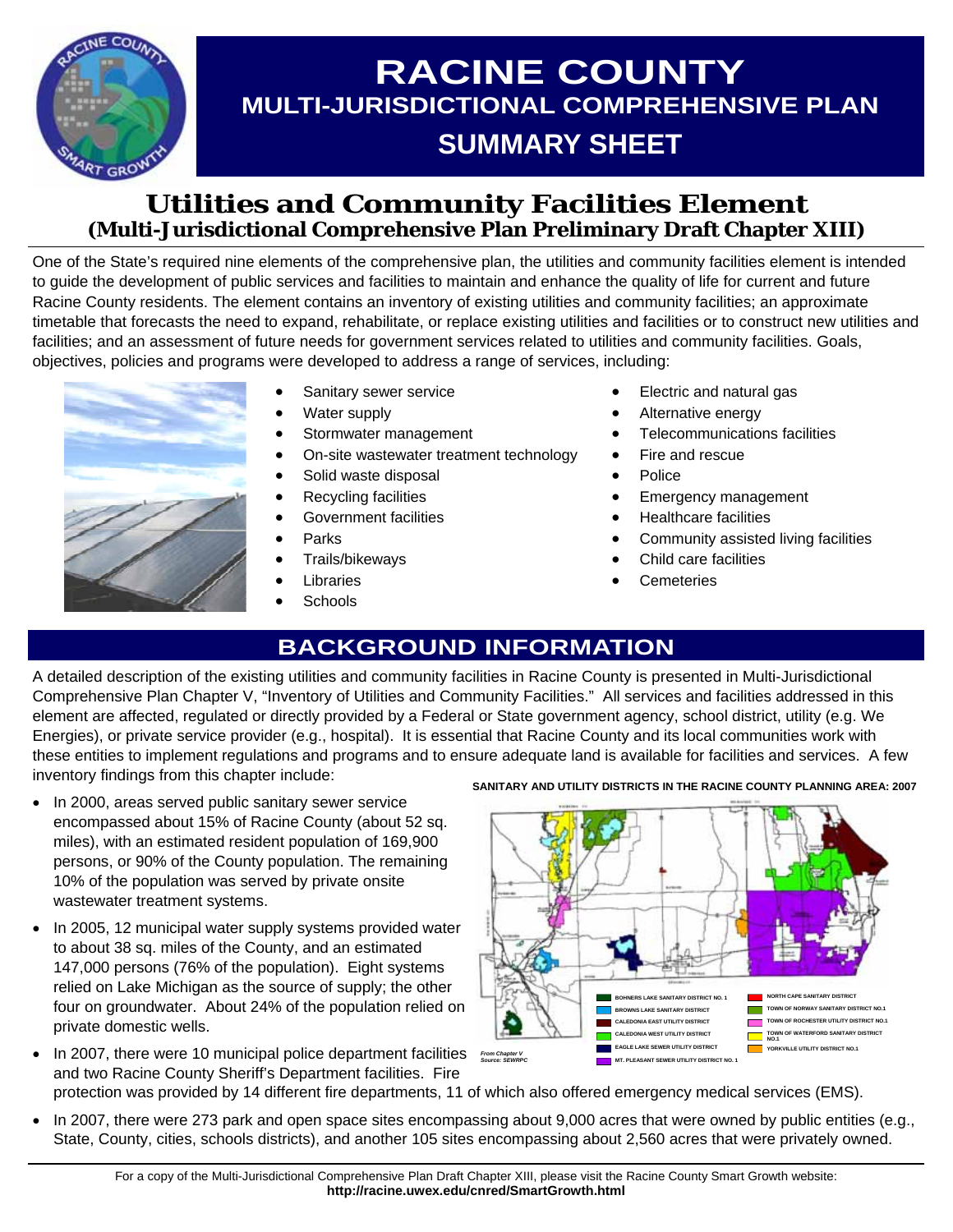### **PUBLIC INPUT**

Based on the countywide public opinion survey, and the strengths, weaknesses, opportunities and threats (SWOT) analyses conducted in 2007, some of the utilities and community facilities issues identified by the community included:

- The plan should strive to protect surface water and groundwater quality and quantity.
- The plan should strive to study the costs and impacts of new growth and development have on utilities and community facilities.
- The plan should seek to balance the need to expand water and sewer services, while more compact development design and infill development should be considered to utilize land in existing urban service areas.
- The plan should seek to address the development and implementation of countywide land use patterns and water control plans to minimize the adverse effects of flooding.
- The plan should seek additional resources (public-private partnerships) for both utilities and community facilities planning.
- The plan should strive to support the development of alternative energy sources, such as wind and solar power. The potential demand for bio-fuel and bio-fuel technology could also provide economic opportunities.
- The plan should seek to find ways to share municipal services such as libraries, recycling, and police services with neighboring communities.

## **UTILITIES**

Under the multi-jurisdictional comprehensive plan, the population of Racine County is projected to increase by about 35,500 persons between 2000 and 2035. (Projections of population, household and employment levels in the year 2035 can be found in Multi-Jurisdictional Comprehensive Plan Chapter VII.) Each community will have to ensure that its own facilities and services can adequately meet the needs of its current and future residents. County and local units of government should take into account these projections when planning for future utilities and community facilities, but plans also need to be sufficiently flexible to accommodate population levels that are somewhat higher or lower than forecasted.

### *Sanitary Sewer Service*

Owners and operators of public sewerage systems within the Southeastern Wisconsin Region periodically prepare long-range plans to evaluate the adequacy of their facilities and systems. Of the seven public sewage treatment plants in Racine County, only two are expected to reach 80% of their design capacity. (80% is the threshold at which facilities planning should be initiated to ensure adequate service.) By 2035, the City of Burlington plant is expected to have reached its existing plant capacity; the City prepared a facilities plan in 2005 which would upgrade plant capacity to accommodate anticipated growth. Sewage flows to the Eagle Lake Sewer Utility District wastewater treatment plant are currently close to the 80% threshold, and it is projected that by 2035, the threshold would be exceeded. The comprehensive plan recommends that the district prepare a facilities plan in the near future.

#### *Stormwater Management*

In Racine County, stormwater drainage is managed primarily through curb and gutter systems for cities and villages, while towns rely mostly on roadside ditches and natural swales and culverts. Ideally, stormwater management facilities should be planned as an integrated system of stormwater and floodland management facilities for an entire watershed, for an entire community with consideration given to the watersheds in which the community is located.



#### *Water Supply*

Future demand for water supply is determined primarily by the size and spatial distribution of the future population, land use, and economic activities. Since 2005, SEWRPC has been developing a regional water supply plan, intended to provide a sound, workable plan for the provision and protection of long-term, sustainable sources of water for Southeastern Wisconsin. This plan as completed in the fall of 2008 and includes recommendations specific to Racine County and its local communities. More information can be found online at*: http://www.sewrpc.org/watersupplystudy/* 

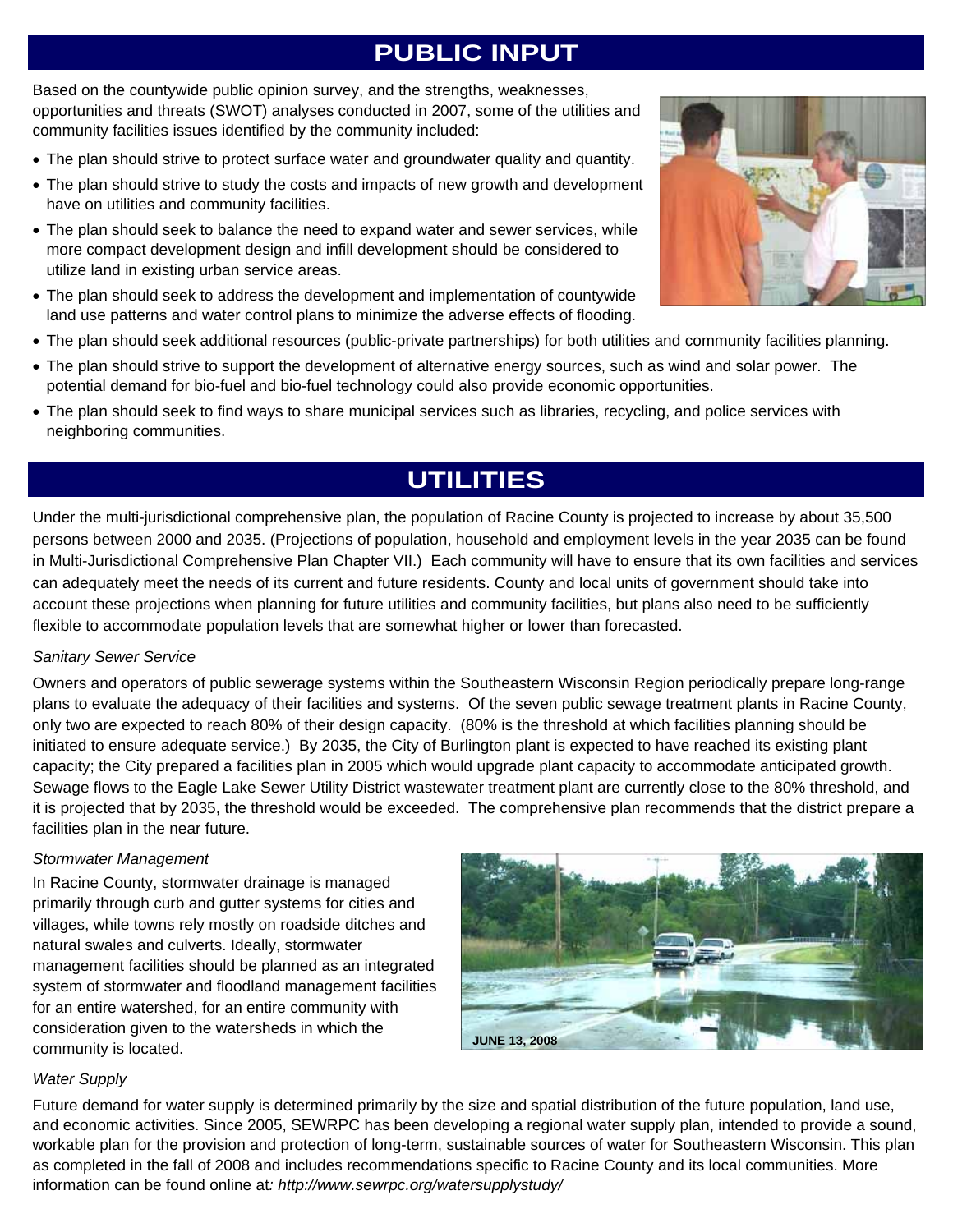### *Alternative Energy and Conservation*

Racine County recognizes the value of "green" alternative energy in their land use plans and zoning—the County has adopted ordinances to allow for the development of alternative energy sites (e.g., wind and solar), and some local communities have developed energy goals for their land use plans. In the past few years, the State of Wisconsin has adopted laws and developed plans to establish greater energy independence by promoting affordable, renewable energy supply and technologies, targeting investments in clean energy to rebuild the economy and create new jobs, encouraging the public and private sectors and residents to audit energy use, and working collectively with public and private groups and residents to address environmental issues.

*Other utilities addressed in this element include: sewer service areas, electric power and natural gas service, telecommunications facilities, solid waste management, recycling facilities, and lake districts.* 



### **COMMUNITY FACILITIES**

Community facilities are a core component of community identity, representing long-standing civic institutions, public health and safety, and places of education, recreation and social gathering.

### *Police, Fire and Rescue, and Emergency Management Services*

As the population grows and new development occurs, local units of government will need to work with police departments, fire departments and other agencies to evaluate the adequacy of services provided. Communities should also assess operating costs and potential shared-service agreements, as well as the locations of facilities to ensure appropriate emergency response rates for all residents in the County.

### *Parks and Open Space Sites*

As of 2007, there were about 380 park and open space sites owned by various public and private agencies and organizations in Racine County. The comprehensive plan anticipates that these sites will continue to provide a wide range of recreational opportunities to current and future residents. County and local park and open space plans further recommend that some existing sites be expanded or recreational facilities be developed, and additional sites be acquired and developed as the County grows. By 2035, about 750 acres of land are proposed to be added as recreation land in Racine County.





### *Public and Private Schools*

In 2008, there were 14 public school districts (consisting of 56 schools), 31 private school facilities, and three technical college facilities in Racine County. Under SEWRPC's population projections, the County's school-age population (ages 5-19) would increase about 5% between 2000 and 2035. To ensure that services are maintained and enhanced, public school districts and private schools should regularly evaluate the capacity and condition of existing schools and undergo periodic planning for the construction or expansion of future school facilities. Some issues to be addressed include enrollment and capacity, adaptive re-use of closed schools, transportation services, energy efficiency, student health and well being, and safe routes to school. Districts should consider a school-oriented development approach—i.e., siting new schools as the center of a neighborhood in an effort to create a safe bike and pedestrian-friendly environment around the school.

### *Health Care and Community Living Facilities*

Under SEWRPC projections, the population of residents age 65 or older would increase about 86% between 2000 and 2035; a correlating increase in demand for health care and community living facilities and services may be expected. Overall, Racine County and its local communities have accommodated a substantial increase in health care facilities, community-based residential facilities, and adult family homes, residential care apartment complexes, and senior housing apartment complexes. Consideration has also been given to access and transportation options for these services and facilities. About 50% of health care facilities and over 60% of assisted living facilities are located in areas zoned for residential uses, usually accommodated as conditional uses; it is expected that this pattern will continue.